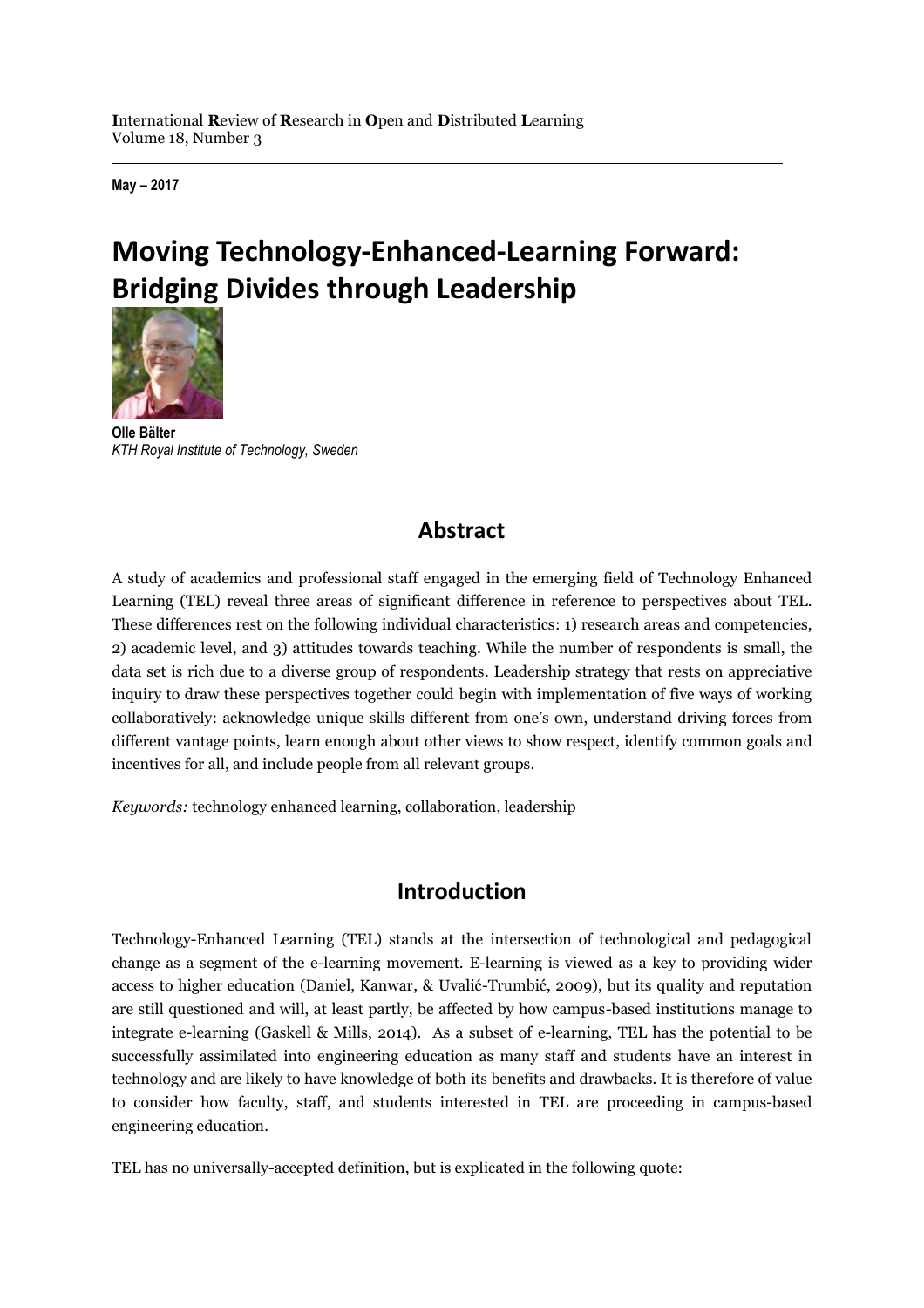TEL is directed at human creation of knowledge and the human development of competence and its codification in media as heterogeneous as, e.g., courses, books, or instant messages. TEL means supporting human activity needed for knowledge creation and competence development with tools that afford isolated or collaborative endeavors in formal and informal situations (Wild, 2016, p. 5-6).

Many academics seem reluctant to embrace technology (Rientes, Brouwer & Lygo-Baker, 2013). This is likely related to the need for more evidence-based research that demonstrates teaching with technology has impact on learning outcomes (Menges, 2000; Tadashi Hora, 2012). In addition, teaching skills are not valued and have not been so for more than 100 years (Roxå, 2009). Therefore, introducing new ways of teaching with technology support will be problematic. The working environment within groups interested in TEL can be tension-filled as disparate groups of interest come together to effect change to teaching practice in the intersection of technology and pedagogy.

No one is exempt by background from joining the TEL conversation. However, challenges based on linking cross-disciplinary perspectives exist when attempting to agree on a way forward. In the TEL research area, cross-disciplinary views come together from varied disciplines: pedagogy, computer science, and media technology to name a few. Tedre and Sutinen (2008) write, "It is notoriously difficult to conduct research in the intersection of research traditions without making a mess of it" (p. 154). Some of these difficulties are described by Denzin and Lincoln (2011) and Lincoln, Lynham, and Guba (2011) who identify different positions on the nature of knowledge, knowledge accumulation, quality criteria, values, ethics, and other disciplinary differences (Biglan, 1973a).

These disciplinary differences create significant challenges when attempting to develop common practice for an emerging field like TEL. The literature of epistemological and pedagogical differences across academic disciplines in higher education has a very rich history (Becher & Trowler, 2001; Biglan, 1973a, 1973b; Shulman, 1987; Mills, Bettis, Miller, & Nolan, 2005). However, research on this topic in the context of online learning is now receiving empirical attention (Arbaugh, Bangert, & Cleveland-Innes, 2010; Lam, McNaught, Lee, & Chan. 2014). Pedagogy, as a social science, is difficult to define and measure or reduce to agreed-upon premises. This is more problematic in some fields than others; according to Dill (2012), there is "greater agreement on … teaching … in more paradigmatic fields such as the sciences than in the social sciences and humanities" (p. 3). In addition, faculty role change is required for TEL implementation (Cleveland-Innes & Gauvreau, 2015); role change that will be defined and implemented in unique ways by discipline.

In order to manage such a transition in perspective and roles in higher education, particular forms of leadership may be required. Findings from this study indicate several strategies that may support the change required to embrace, research, and implement TEL. Employing such strategies as part of the TEL movement implies a particular leadership style; suggestions are included in the conclusion.

### **Method**

The exploratory case study allows a flexibility of data collection and analysis not offered by other research approaches. This does not suggest a lack of rigor; systematic gathering of empirical data ensures that research evidence is accurate and unbiased. Interview data is gathered from multiple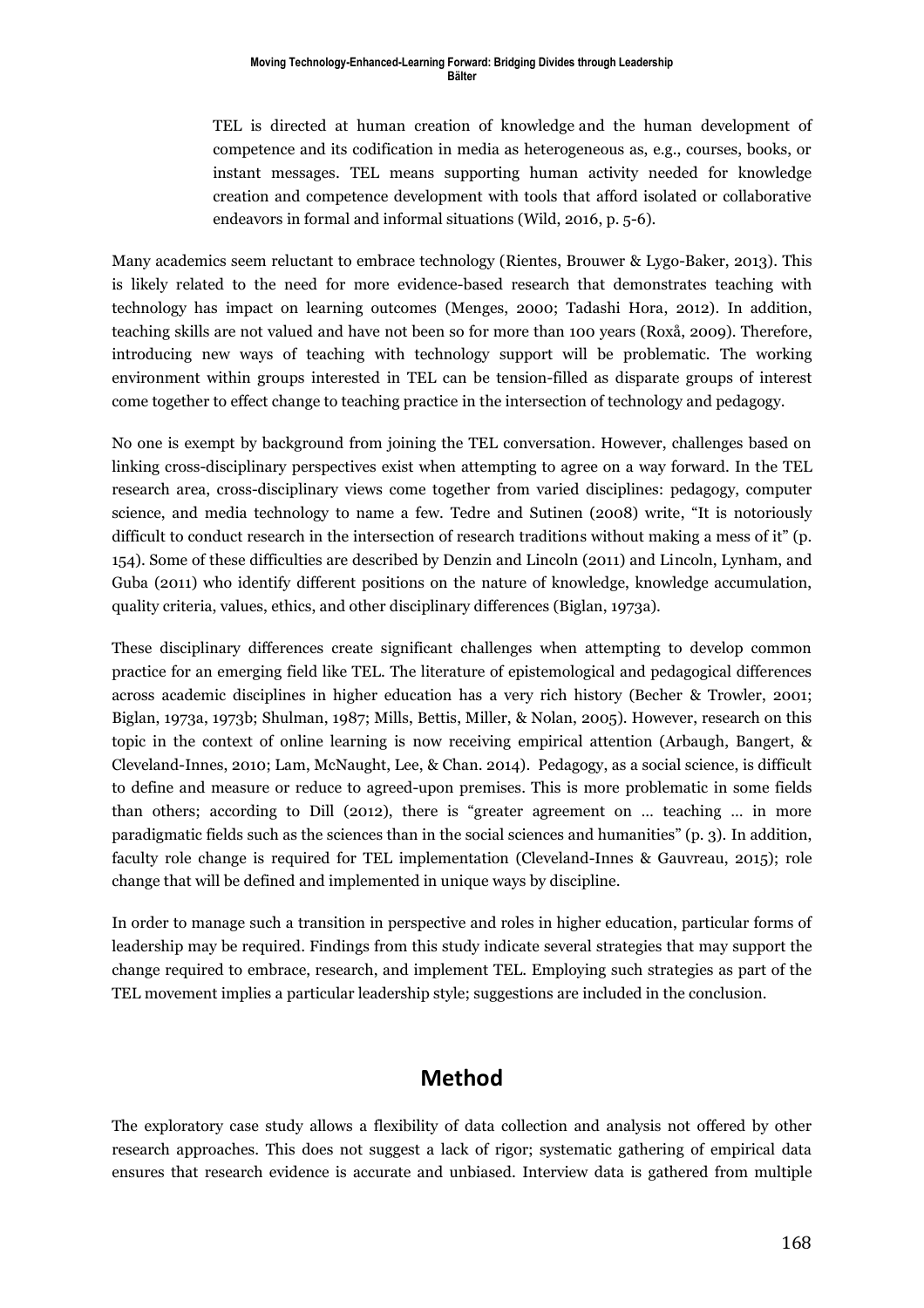respondents, from various disciplines, and in varying positions, to capture perspectives about the barriers and enticers of the progress of TEL in engineering education.

#### **Sampling**

Using a process of purposive sampling, 12 participants are chosen based on their participation in TEL activities; research, conference participation, and testing of technology. All interviews took place in Sweden, but the respondents originate from five different universities in three countries on two continents. Interviewees came from either large research oriented universities or smaller colleges; one-third were women. See background of research participants in Table 1 below.

Table 1

|  | Interviewees by Self-Reported Occupation and Field of Study |  |  |
|--|-------------------------------------------------------------|--|--|
|  |                                                             |  |  |

| <b>Position</b>       | <b>Academic fields</b>                        |
|-----------------------|-----------------------------------------------|
| 3 Ph.D. students      | Online Learning; Computer Science Didactics;  |
|                       | Distance Learning                             |
| 5 Professors          | Pedagogy (3); Mathematics Didactics; Computer |
|                       | Science                                       |
| 2 Lecturers           | Media Technology; Computer Science            |
| Pedagogical developer | <b>Online Learning</b>                        |
| IT support            | Communications                                |

#### **Data Collection and Analysis Process**

Data collection for this exploratory case study of academic relationships and engineering education consists of text-based records of informal conversations and audio recorded unstructured interviews. This allows for capture of attitudes, the indignation and gaps that are rarely stated in writing. Direct quotes are transcribed from the recordings. Transcripts of the informal conversations are sent to the participants in an email asking whether they are perceived correctly. Participants are invited to alter them to their satisfaction. In some citations, clarifications or context are added within parenthesis.

This analysis process includes open review and full immersion in data to discern individual and collective meanings found in the interview transcripts. We use an inductive coding process with a continuous back-and-forth method of data review. Like the process of identifying emerging themes in a grounded theory protocol (Gibbs, 2008), this process leads to categories of data. These categories are then used to re-analyze the data. From this, a structure emerges such that an axial coding process is reemployed. In the final pass, categories of data with coding schemes are then shaped and reemployed in a final, closed coding process.

### **Results**

The participants described the TEL field from their point of view. The statements made by the participants were categorized into three themes. The themes regard divides or gaps and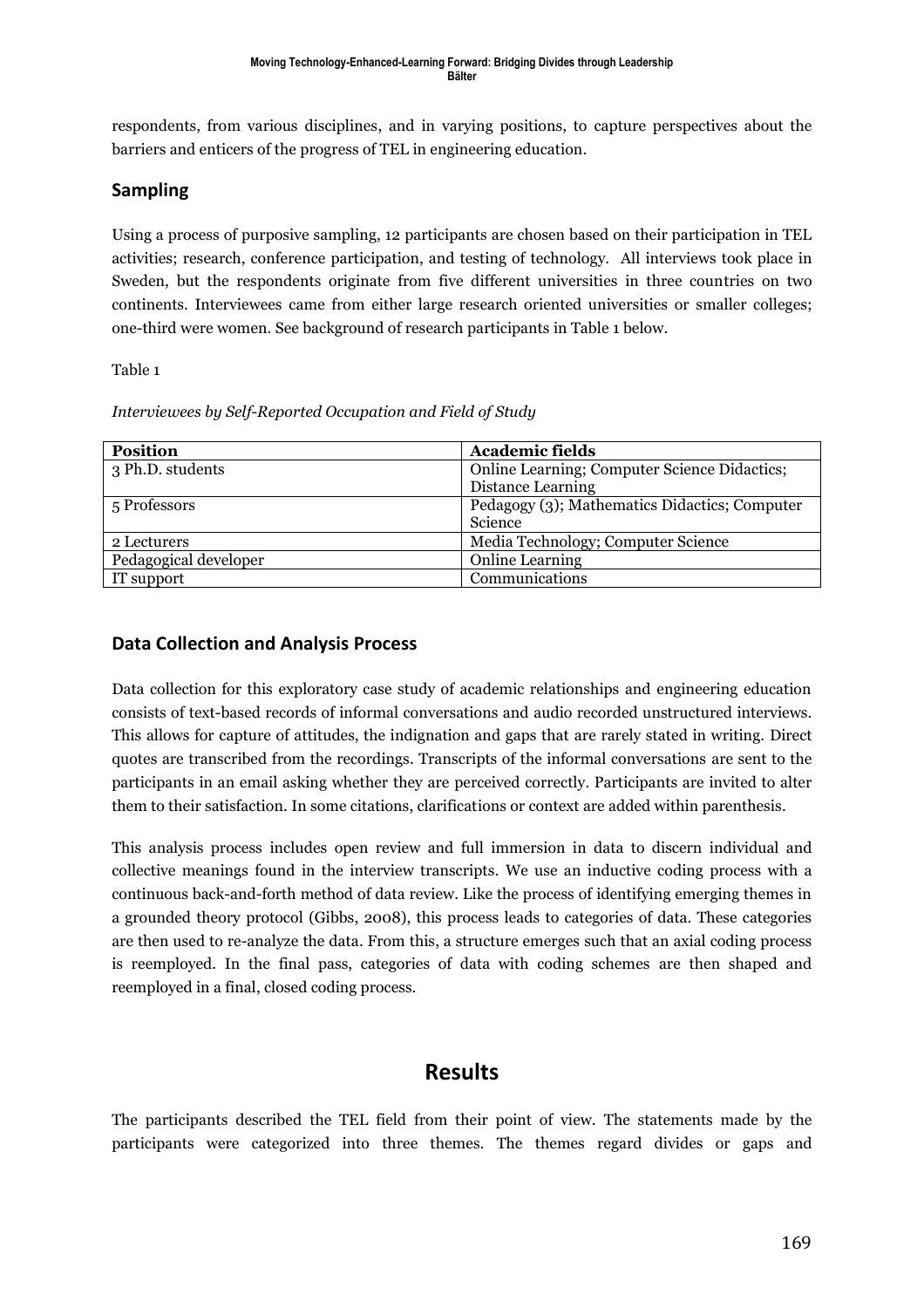commonalities between academic subjects and competences, academic levels, and views on the importance of teaching.

#### **Theme I: Divides Between Involved Academic Subjects and Competences**

Many of the participants described a divide between different academic subjects. This may be a natural part of necessary separation between academic subjects, but the separation of pedagogy is very pronounced: "Many mathematicians are doubtful towards all pedagogical research. … In many mathematicians' eyes, I am not a mathematician, despite that I have defended my thesis in mathematics education" (P4). This divide between pedagogues and others is not limited to mathematicians, as it included politicians: "Our leading politicians have the opinion that all educational research is fuzzy" (P6).

Findings suggest that some experts in pedagogy, or pedagogues, reached outside their competence area when they are doing research in engineering education. One of the professors in pedagogy was well aware that his subject was not always appreciated in engineering education, as identified in this quote: "Pedagogy contains too little information per time unit to fit engineers." (Roxå, 2009, p. 2). The same pedagogy professor mentioned that, even within his field, tensions existed between theoretical researchers and practitioners:

I perceive this as a tension between this research field, that has not always been useful in practice, and the pedagogical development that just attempt to be useful. This tension was notable also for others who had been in close proximity of the research area: 'The two camps are pedagogues and didactics.'

Similarly, findings suggest a divide between pedagogical researchers and pedagogical developers; the latter were accused of simplifying too much: "(pedagogical developers) cannot learn *one* method and state this is the Method, with a capital M, that will solve all my pedagogical problems.*"*

This lack of understanding of the differences between pedagogical research and practice can influence the surroundings negatively, as it was expected that all pedagogues also should be scholars in practical didactics. Outside the field of pedagogy, not all can distinguish between the pedagogical researchers and the pedagogical developers: "This group (pedagogical researchers) is very peripheral to me. I do not see any difference between them (pedagogical researchers) and (pedagogical) developers."

Findings suggest generalized conclusions were being made about this new pedagogy. One participant identified that problems with one pedagogical developer may paint all pedagogical developers with the same brush:

Teachers must feel that the pedagogical developer supports them if it should work. If they feel that they will be evaluated and slashed by the pedagogical developer, (ironically) maybe they will not ask for their assistance to the same extent.

It was not only this risk of being evaluated that deterred teachers from contacting pedagogical developers, but also that the developers would overstretch their field of competence: "The educational (pedagogical) developers have been a little too pushy. They have opinions not only about the tool, but also how it should be used. They have not been so receptive at all times."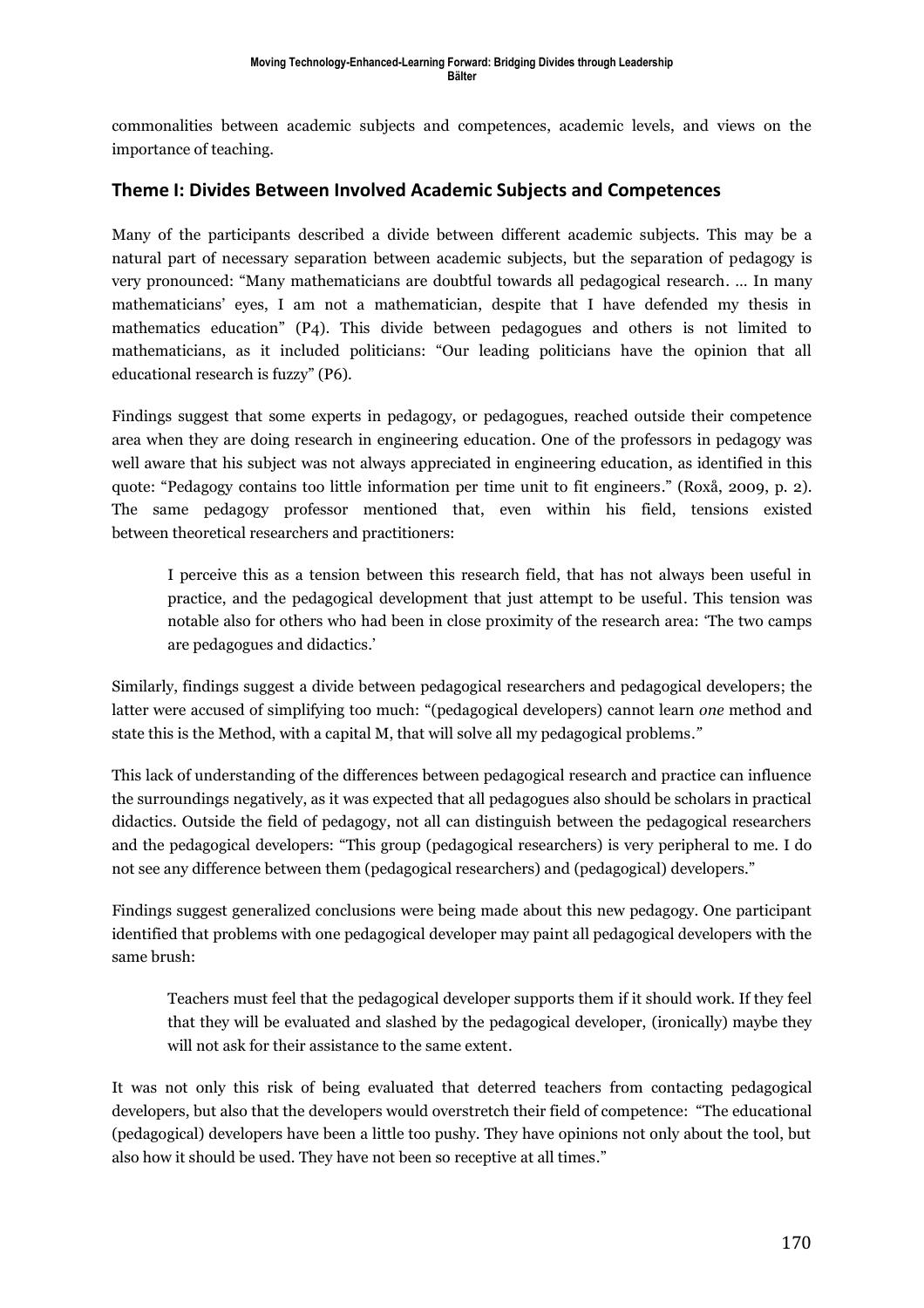#### **Theme II: Divide Between Involved Academic Levels**

The pedagogues above were not alone in this criticism from the other academics. Technology professionals were well aware of academics criticizing them for being unresponsive, slow, and expensive:

It does not matter in what order you prioritize not to do these things! and perhaps it seemed like that from his perspective, but we had gladly made them (the proposed changes), all of them, as soon as tomorrow, but even if the management now think this (e-learning) is important, they have not provided very much resources.

This mistrust was mutual. Despite the academics' often deep knowledge on technical issues at a technical university, there was not much understanding for the difference between experimental settings in the academics' world and running a system in a real, live environment on the IT support side:

People here are working with the web, using the Web as a tool. So there are an awful lot of opinions about what we (IT support) should do. And they also know that it is very easy to do this, because they have built their own website or whatever it is, but the problem is when you scale it up in an organization where this must work flawlessly for 4,800 persons 24/7. But it's an area where it is easy to have opinions.

Many participants described a divide between "real" academics, i.e. those with PhDs who were employed as professors, and others working at their universities:

Some really have a special competence. They have 10-15 years of experience from these things and have built up an expertise precisely about this area. And there are not that many who have those skills. But they get no credit for it in this academic system because they are employed as administrative staff or lecturers. And then it becomes a problem because there is a formal problem of legitimacy: well you're not a Ph.D. in this!

#### **Theme III: Divide in Teaching Attitudes**

In addition to the divides between academic subjects and academic levels, findings identify a divide in attitudes towards teaching that cuts through subjects and academic levels: "I find some in the lecturer group and some in the professor group who think that education is important. And (there are some) where I cannot find it."

It may be that the origins of this attitude came from professors who focused on their research and avoided teaching altogether as suggested in this quote:

There is a direct conflict between these two groups (lecturers and professors). Some researchers (professors) have teaching obligations, but they want to teach something close to their area of research. It's just that their field is very narrow and very peripheral in work life. Maybe there's room for one or two positions in the country outside the university. There is a direct conflict. They want to teach what they are doing research about and not basic courses that are too general. To maintain their own skills, I suppose, and perhaps to be able to recruit talented graduate students as well.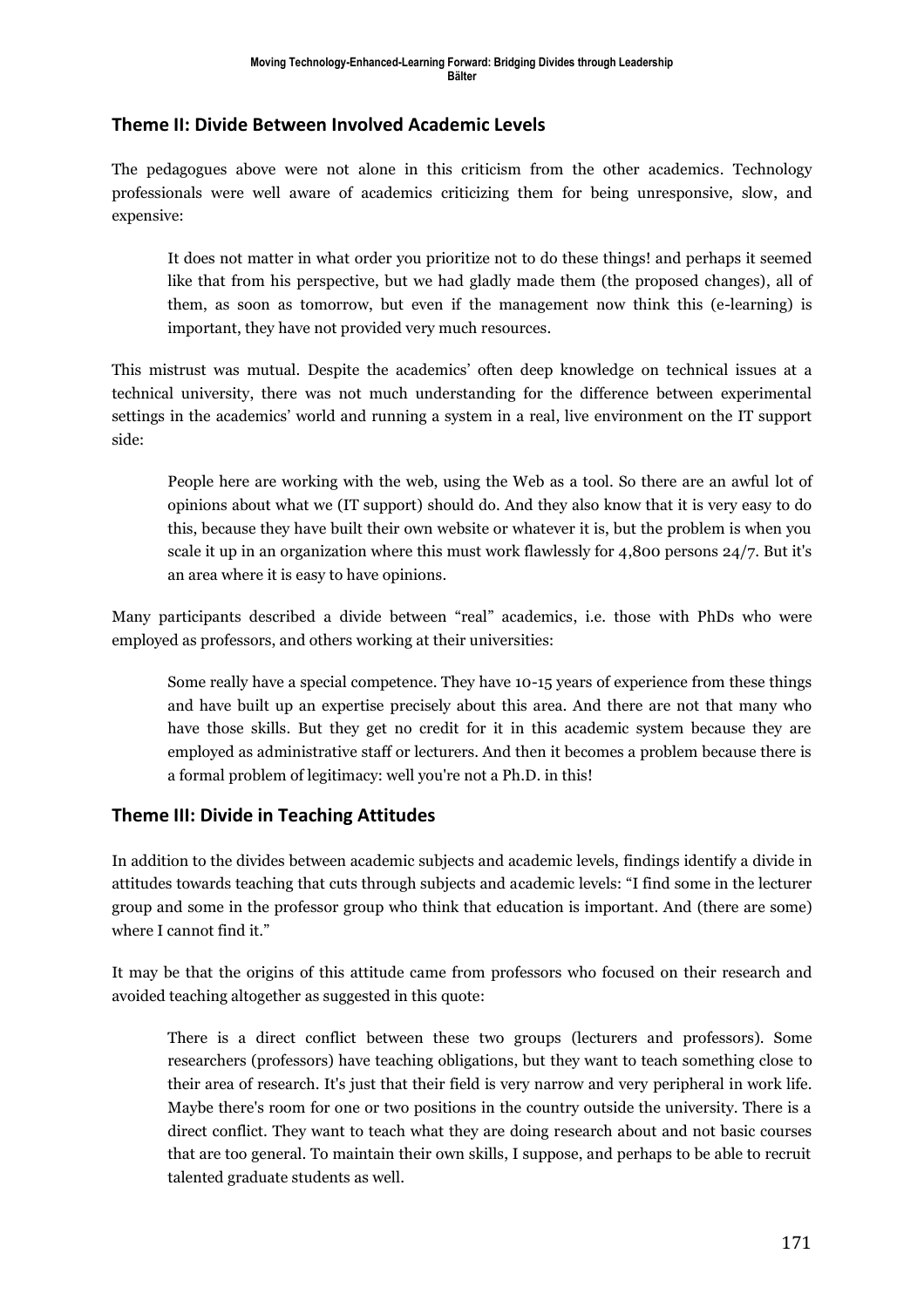Examples of uninterested teachers were relayed as offering poor quality in teaching and grading:

The danger of having researchers who do not want to teach is severe. The classes become really bad and everyone stops going. One teaching assistant becomes super popular. I taught with a person who did not want to teach and then I had a lecture hall seating 45 with 90 students instead. And there was a researcher who did not want to (teach) …. And when it came to grading, in the end, we assistants did everything and he basically just signed it. … Then there was this other professor who did not want to grade their finals and wrote pass on everyone to get it over with.

Findings suggest a conflict between wanting to be a successful researcher, which was what was rewarded, and the teaching obligations they were hired to fulfill:

Teaching is seen a bit like punishment here, and the school sees its prestige as 'look we have PhDs here.' But the PhDs would rather do other things and teaching must continue. (The professors) usually do not have a PhD in Education, they are PhDs in something else that they're doing, or have another area of interest they want to engage in. So the career is not promoted much by being good at teaching.

When research was the only thing rewarded, the lack of incentives for improving as a teacher lead to less improvement:

The present system does not provide sufficient incentives for the individual to develop outstanding education, in contrast to development as a researcher … If you get a paper published, you will get a cake or a congratulatory email from the management, but as a lecturer or technical support there is no way to get a cake when you do a great job.

This lack of appreciation for teaching was not only felt among disgruntled lecturers and PhD students, it was noted by the professors as well: "The only time that you feel you are getting any appreciation is when you get a grant or an article accepted."

There were also some positive suggestions on how to improve the situation. Setting common goals for teaching/education that were more than just giving a course could be a small step in the right direction: "What I perceive as a problem is that we do not strive toward the same goals."

Another proposal was to admit that we are all different and these differences should be acknowledged:

Teaching is a form of expression as well, so it's not that one method is best for everyone and it's not that one tool is best for everyone. And it is not even certain that you should use a tool for a particular thing is best for all people. It depends a bit on how they work in general and what their relationships with their students are.

# **Discussion**

This paper describes an exploratory case study of the field of Technology-Enhanced Learning. The selection of interviewees is purposefully designed to capture the voice of multiple occupational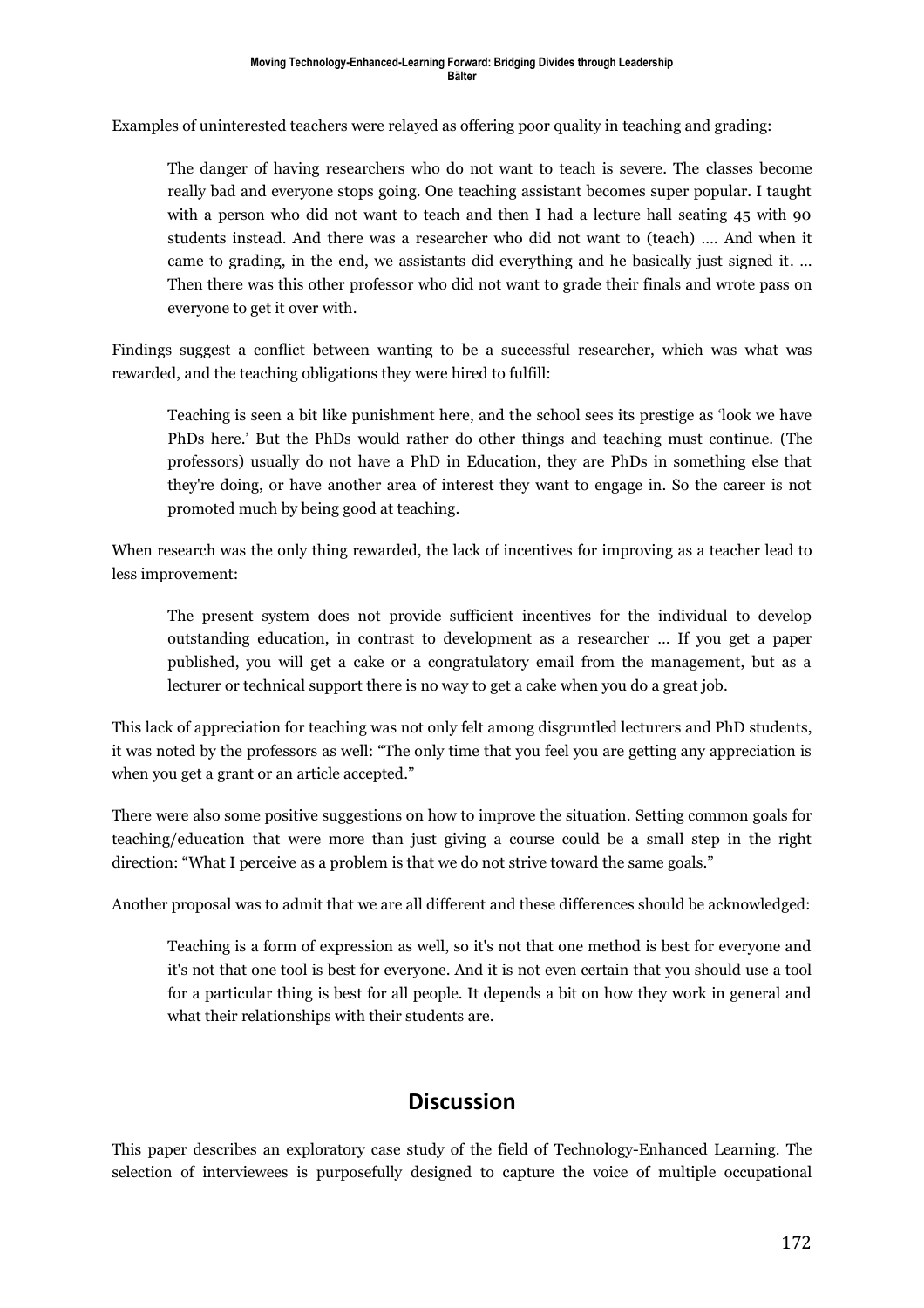categories involved in TEL. Most interesting about the data from the exploratory case about the integration of TEL in university teaching is that the discussion landed more on infrastructure issues than the technology itself.

The three divides identified by are identified by the data in this study:

- 1. Divides between involved academic subjects and the related competences.
- 2. Divide between involved occupational and academic levels.
- 3. Divide in attitudes toward teaching.

For the TEL community, as in any other cross-disciplinary community, these divides will all impede the progress in the area, but the last divide is the most devastating of all. When university teachers do not consider teaching important, they will have no or little interest in TEL research results. This obstructs dissemination of TEL research results. This is not unique to TEL initiatives, but the issues around teaching and its place in university structure is a significant issue in higher education reform (Cleveland-Innes & Gauvreau, 2015).

While our original orientation to the study focused on the issue of integrating TEL into university teaching, the following summary comments relate broadly to higher education reform (Duderstat, 2009) and the multiple challenges required when making any single change like improving teaching. Our first key insight is that there are noted divides, as described above, which make it difficult to move groups forward with decisive action toward change. Leadership strategy becomes a key response; first to bridge any existing divides and then creating a shared vision and agree upon action plans. In addition, we note other challenges identified by the findings that require remediation.

Teaching and learning knowledge rests on disciplinary characteristics, characteristics which vary significantly across disciplines (Biglan, 1973b). For example, respondents in this study suggest pedagogical researchers are too theoretical and have no connection with real teaching or didactics. As a counter to this, pedagogical researchers suggest those trained in other subjects are too focused on experimental methods alone and do not know anything about the science of teaching and learning.

Excellent teaching is not rewarded nearly as much as mediocre research. Lecturers are trapped in an academic hierarchy where they do not have a PhD, are not supported to do research, and are expected to teach well in a system that does not provide promotion opportunities on the strength of good teaching alone.

Staff who are in non-academic positions have a significant contribution to make in integrating TEL and promoting good teaching. Pedagogical developers have a task to promote pedagogical and didactical knowledge to the teachers, but teachers who are academics do not appreciate being told how they should be teaching, particularly by someone who is not an academic or does not have a Ph.D. The IT staff have demands not always visible to the teachers: staying on budget, keeping things simple for non-technical staff and faculty, and providing technical troubleshooting and maintenance. This results in them being perceived as slow, unresponsive, and expensive. In science programs, the widespread technical knowledge can serve to hinder TEL implementation, as everyone has their own opinion on what and how it should be done. At the same time, it might be among these experimenting teachers the next big thing in TEL evolves.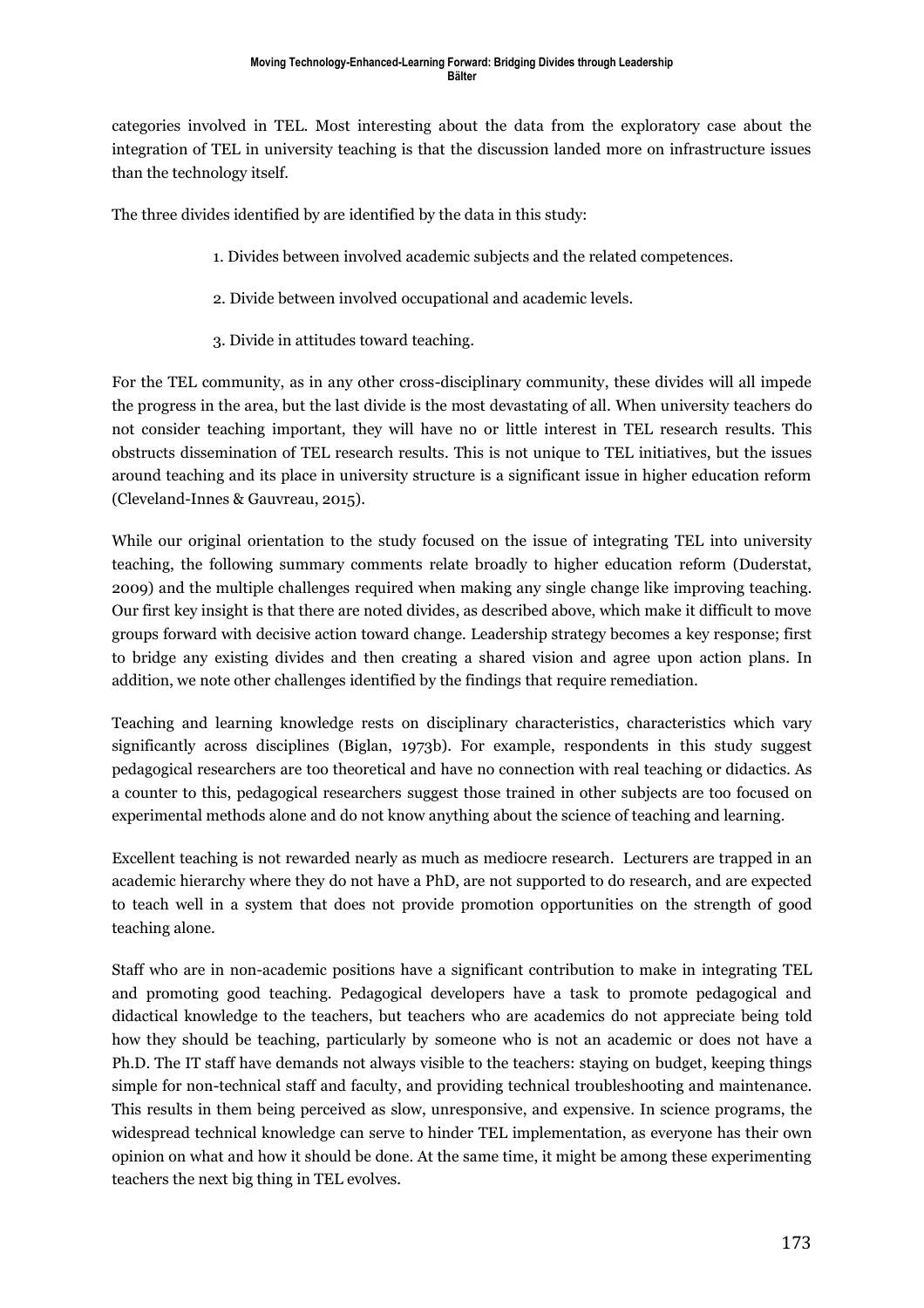This described lack of collaboration on university campuses is not new or unique to TEL implementation. Disciplinary differences identified as group identity (Dill, 2012) may explain the need to remain within a disciplinary group and not engage with outsiders. Respondents describe little about their own group identity, but have much to say about those in a group outside their own.

While the three themes paint a picture of conflict, findings identify some understanding across groups of the perspective of others. The lecturers exhibit some understanding why the professors prioritize the way they do, based in the imposed reward structure. Technology professionals, or IT support staff, are aware that the technical demands on teachers are unnecessarily high; "In a classroom situation, teachers are not expected to change the light bulbs. Why do we expect that in an online environment?" The pedagogical researchers understand the pressure on pedagogical developers to simplify things, and teachers do understand that IT systems are not perfect for everyone. And, with some reservation, findings indicate that working together may be one way to increase this understanding.

We suggest that bridging these divides so that more collaborative work can occur is a possible remedy; to employ this remedy requires leadership. Many leadership theories are available to guide such action (Avolio, Walumbwa, & Weber, 2009); however, the need for appreciation of the views of others suggests that Appreciative Leadership (Orr & Cleveland-Innes, 2015) may be of value in the implementation of TEL. According to Orr and Cleveland-Innes (2015):

The role of an appreciative leader is to be a catalyst of change and to look for and nurture the best in others (Whitney, Trosten-Bloom, & Rader, 2010; Cooperrider & Whitney, 2005). An Appreciative Leader is a strength-based leader. Leaders are considered to be role models of appreciative inquiry in their relationships with others and participate along with other staff and colleagues in the inquiry process. In a sense, the leader is less important than the questions she or he asks, the discourse these questions create, and the ongoing quest of seeing the positive potential in both the staff and organization. (p. 6)

This type of leadership could support the implementation of five new ways of working collaboratively: acknowledge unique skills different from one's own, understand driving forces from different vantage points, learn enough about other views to show respect, identify common goals and incentives for all and include people from all relevant groups.

# **Conclusions**

We conclude that leadership which fosters cross-disciplinary cooperation between faculty who are subject-matter experts, IT professionals, and pedagogical developers is critical to successful TEL implementation; implementation that will improve the higher education teaching and learning experience for an increasingly diverse student body.

Interviewees in this study come from both large universities and smaller colleges on two continents; however, the respondents are not randomly chosen, in sufficient numbers, or diverse enough to claim representation for the TEL community as a whole. There are likely universities and colleges that have made more progress, where the move toward integrated, collaborative, cross-disciplinarity is achieved and groups are striving towards the same goals. For the other universities and colleges, this study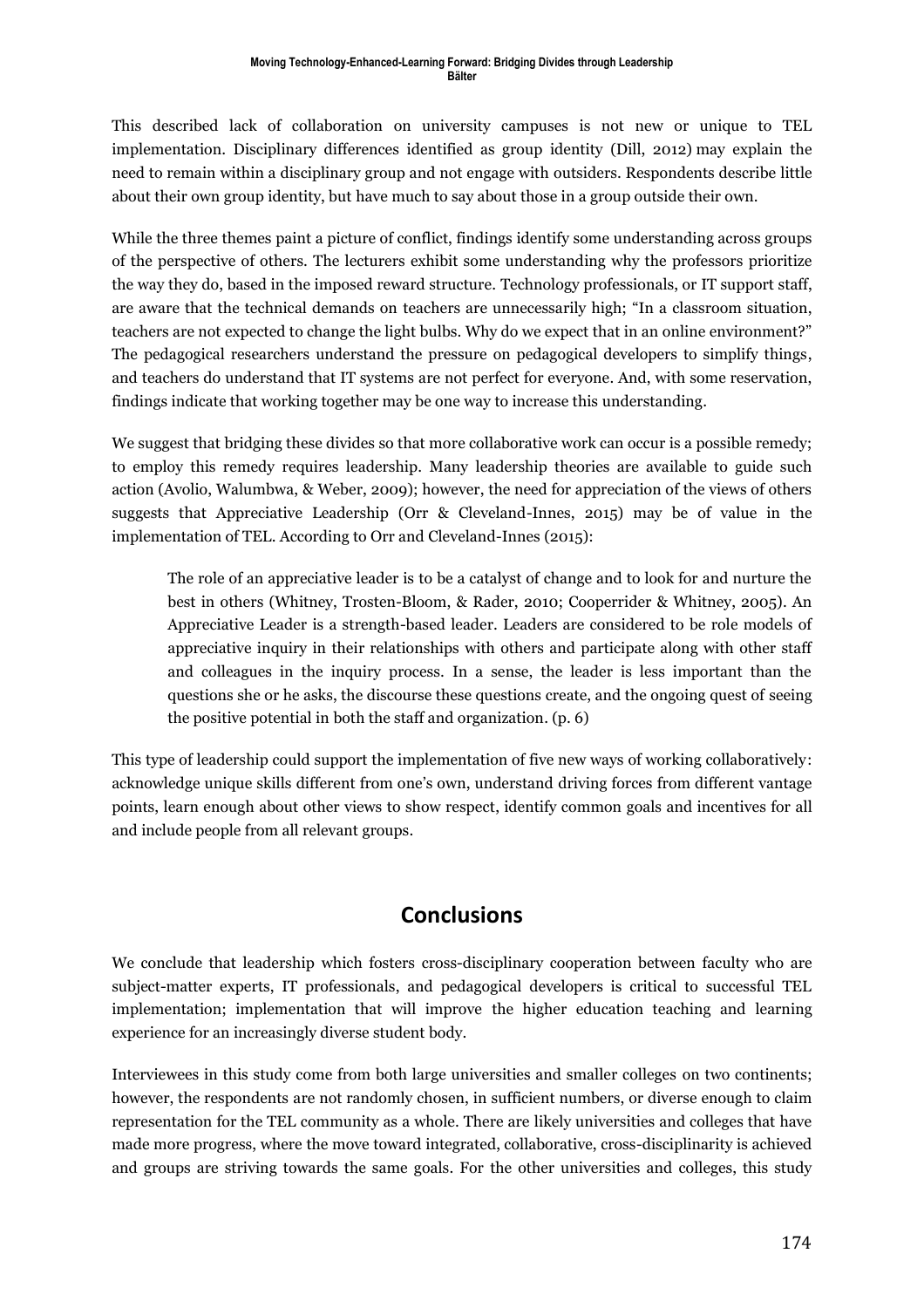sheds light on reasons why technology-enhanced learning has not yet reached its full potential, and what may be done in response.

The respondents in this study from Technology Enhanced Learning paint a picture of a field divided into three dimensions: 1) between academic subjects and competences, 2) between academic levels, and 3) in attitudes toward teaching.

The last divide is of significant value within the TEL research field, but it can be expected that nonacademics who devote their professional career to learning support are actually interested in teaching and find it important. However, the low priority placed on good teaching by faculty, represented in this study by phrases like "teaching obligations" and "teaching burden," creates a notable divide and a significant barrier. Even before the imposition of new technology, both excellent teaching and excellent research records are difficult to achieve. Fairweather's (2002) research suggests that new ways of teaching will make it more difficult for faculty to be exemplars of research and teaching. This is untenable given the current demands for higher education change, demands which, in relation to improving instruction and using the available technology, can be addressed by TEL where "traditional teaching methods become questioned as expectations change" (Rienties, Brouwer, & Lygo-Baker, 2013, p. 123).

Research results from the TEL area, or any other educational area, have little hope of migrating to faculty who are uninterested in teaching. Also, in university environments where teaching is perceived as a burden, the quality will not be high, regardless of how ingenious the technical support devices become. Leadership that bridges this divide and supports the valuing of all that will reform higher education, including TEL, is now required.

Future research needs to continue this exploration. Research that describes existing leadership where TEL is and isn't being implemented, will test our suggestions. A larger sample of higher education faculty and staff from multiple campuses involved in some way with TEL as it currently exists on campuses would add to these preliminary conclusions. Lewin's Force Field Analysis (Rabak & Cleveland-Innes, 2006) could be employed to systematically identify enticers and detractors that exist in the higher education context for TEL implementation.

# References

- Arbaugh, J. B., Bangert, A., & Cleveland-Innes, M. (2010). Subject matter effects and the community of inquiry (CoI) framework: An exploratory study. *The Internet and Higher Education*, *13*(1), 37-44.
- Avolio, B., Walumbwa, F., & Weber, T.J. (2009). Leadership: Current theories, research, and future directions. *Annual Review of Psychology, 60*(2009), 421-449.
- Becher, T., & Trowler, P. (2001). *Academic tribes and territories: Intellectual enquiry and the culture of disciplines.* UK: McGraw-Hill Education.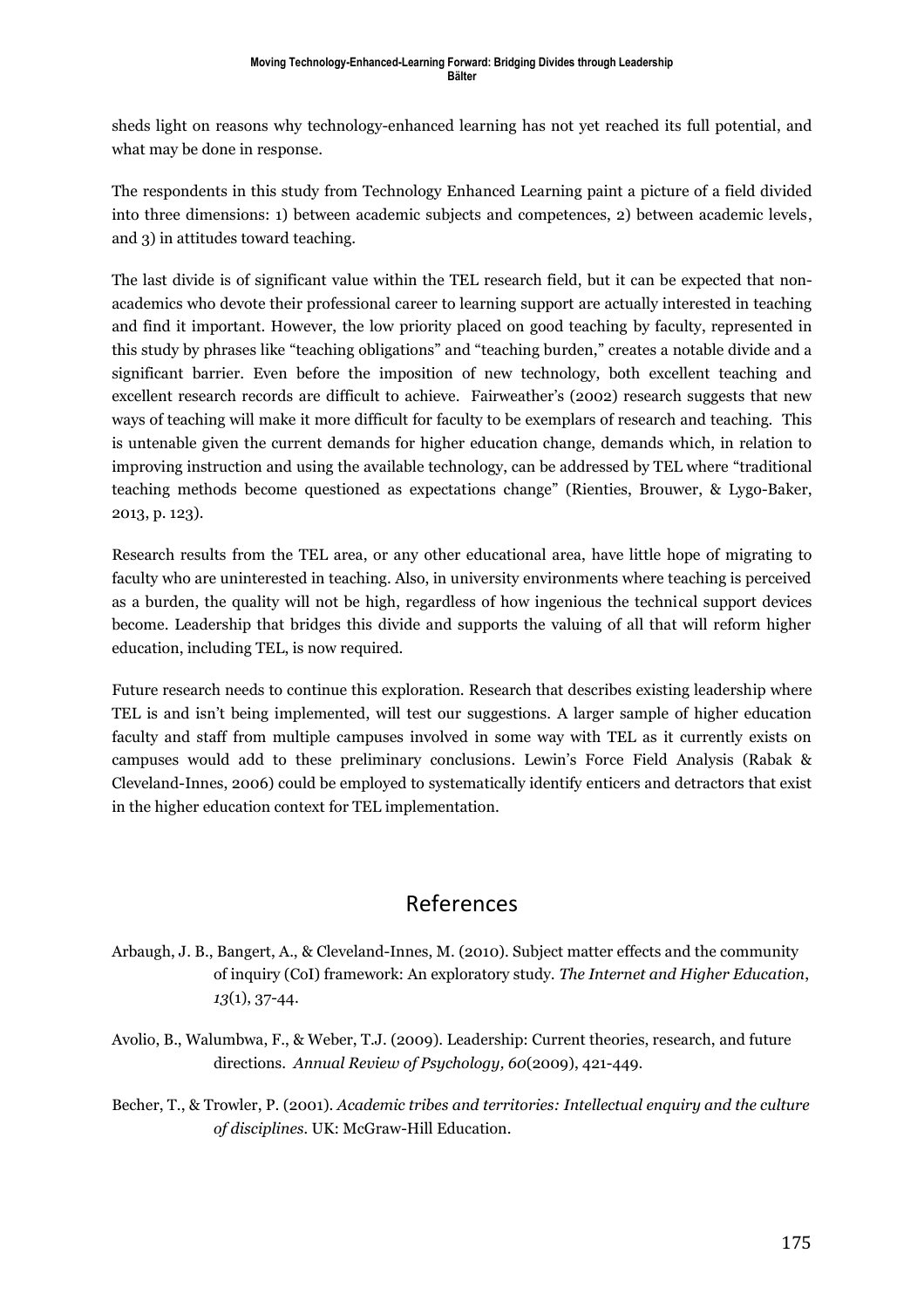- Biglan, A. (1973a). The characteristics of subject matter in different academic areas. *Journal of Applied Psychology*, *57*, 195-203.
- Biglan, A. (1973b). Relationships between subject matter characteristics and the structure and output of university departments. *Journal of Applied Psychology*, *57*, 204-213.
- Cleveland-Innes, M., & Gauvreau, S. (2015). Faculty role change: Adjustment to the influence of online teaching and learning. *European Journal of Open, Distance and eLearning*, EDEN Special Issue. Retrieved from [http://www.eurodl.org/materials/special/2015/Cleveland-Innes\\_Gauvreau.htm](http://www.eurodl.org/materials/special/2015/Cleveland-Innes_Gauvreau.htm)
- Cooperrider, D., & Whitney, D. D. (2005). *Appreciative inquiry: A positive revolution in change*. New York, N.Y.: Berrett-Koehler Publishers.
- Daniel, J., Kanwar, A., & Uvalić-Trumbić, S. (2009). Breaking higher education's iron triangle: Access, cost, and quality. *Change: The Magazine of Higher Learning, 41*(2), 30-35.
- Denzin, N.K., & Lincoln, Y.S. (2011). Introduction: The discipline and practice of qualitative research. In N.K. Denzin, & Y.S. Lincoln (Eds.), *The Sage handbook of qualitative research*, (4th ed., pp. 1-20). London: Sage Publications.
- Dill, D. (2012). The management of academic culture revisited: Integrating universities in an entrepreneurial age. In B. Stensaker, J. Välimaa, & C. Sarrico (Eds.), *Managing reform in universities: The dynamics of culture, identity and organizational change* (p. 222– 237). Basingstoke: Palgrave Macmillan.
- Duderstadt, J. J. (2009). *A university for the 21st century.* Ann Arbor, Michigan: University of Michigan Press.
- Fairweather, J. S. (2002). The mythologies of faculty productivity: Implications for institutional policy and decision making. *The Journal of Higher Education, 73*(1). Retrieved from <http://202.198.141.77/upload/soft/0000/73.1fairweather02%5B1%5D.pdf>
- Gaskell, A., & Mills, R. (2014). The quality and reputation of open, distance and e-learning: What are the challenges, *Open Learning: The Journal of Open, Distance and e-Learning*, *29*(3), 190-205.
- Gibbs, G. R. (2008). *Analysing qualitative data*. London: Sage Publications.
- Lam, P., McNaught, C., Lee, J., & Chan, M. (2014). Disciplinary difference in students' use of technology: Experience in using eLearning strategies and perceptions towards eLearning. *Computers and Education*, *73*, 111-120.
- Lincoln, Y. S., Lynham, S. A., & Guba, E. G. (2011). Paradigmatic controversies, contradictions, and emerging confluences, revisited. In N.K. Denzin, & Y.S. Lincoln (Eds.), *The Sage handbook of qualitative research* (4<sup>th</sup> ed., pp. 97-128). Thousand Oaks, CA: Sage Publications.